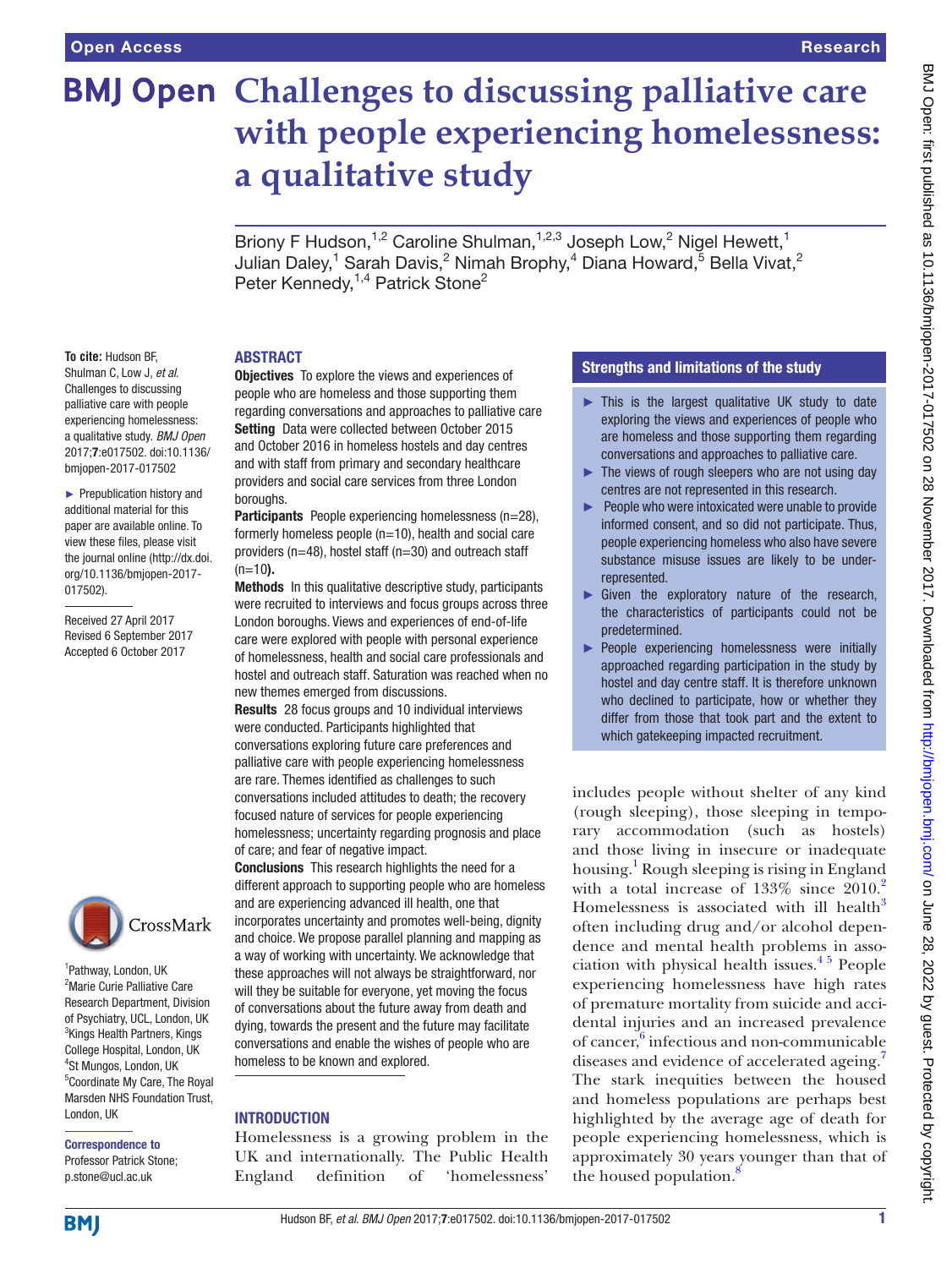People experiencing homelessness often underuse primary care services while their use of emergency healthcare services is higher than the general popula-tion.<sup>[9](#page-11-6)</sup> Challenges to primary healthcare access include mistrust of healthcare providers,<sup>1011</sup> perceived stigma and discrimination, $^{12}$  competing priorities, $^{10}$  difficulties registering with general practitioners  $(GPs)^{13}$  $(GPs)^{13}$  $(GPs)^{13}$  and keeping appointments.<sup>[12](#page-11-8)</sup>

People experiencing homelessness rarely have access to palliative care support or services.<sup>14–16</sup> Recognition of the inequalities in access to palliative care has led to the development of research exploring how best to support people who are homeless with advanced ill health.<sup>16-21</sup> Palliative care, as we refer to in this manuscript, seeks to improve the quality of life of people with life-limiting or life-threatening illnesses, addressing pain and symptom management alongside social, psychological and spiritual support. $22\frac{23}{23}$ 

Previous research exploring end-of-life or palliative care issues with this group has used focus groups<sup>19 24 25</sup> or individual interviews. $26\frac{27}{27}$  Other studies have interviewed professionals supporting homeless people around these issues[.11 28–32](#page-11-15) The importance of continuity of care, integration and collaboration between services supporting homeless people has been highlighted. $3334$  Advance directive forms have been designed specifically for marginalised population, $35$  and research suggests that people who are homeless can and will complete them, and that guidance around this can facilitate completion.<sup>36</sup> 37 In a single-arm intervention study, 74% of participants experiencing homelessness reported that completing a counsellor-led advance directive made them feel at peace while  $16.3\%$  reported participation left them feeling anxious.<sup>[36](#page-11-18)</sup> A recent systematic review has indicated that there is a need for more research to explore approaches to palliative care, advance care planning and end-of-life care for people who are homeless.<sup>[38](#page-11-19)</sup>

Our previous research highlighted a lack of meaningful conversation around the future wishes and care preferences of people experiencing homelessness in the  $UK^{16}$  $UK^{16}$  $UK^{16}$ leaving the preferences of many people with advanced ill health unknown. In this paper, we explore in more detail some of the reasons why these conversations are not taking place from the perspectives of both people experiencing homelessness: formerly homeless people and those supporting them.

#### Aims

To explore the views and experiences of people experiencing homelessness, formerly homeless people and those supporting them regarding conversations and approaches to palliative care.

#### **METHODS**

#### Participants and recruitment

Participants in this qualitative descriptive study were recruited from three London boroughs, selected for their

#### Box Eligibility criteria for participants

#### <span id="page-1-0"></span>Health and social care providers, hostel and outreach staff

► Direct professional contact with people who are homeless ► Experience of working within services for people who are homeless within one or more of included boroughs

#### People with previous lived experience of homelessness

- More than 6 months lived experience of homelessness
- ► Securely housed for more than 6 months\*
- ► Able and willing to articulate experiences and views

#### People currently experiencing homelessness

- ► Currently homeless or living in a hostel, for longer than 6 months
- $\blacktriangleright$  'Single homeless people'—that is, without dependants in their care<sup>[65](#page-12-0)</sup> Entitled to UK housing benefit, which pays for hostel accommodation who were. Considered appropriate to be approached by key worker (ie, psychologically robust)
- ► Not under influence of drugs or alcohol during participation (assessed by researcher at start of data collection session)
- ► Fluent in English

\*People with lived experience of homelessness and hostel staff advised us to use 6 months as the marker for housing status.

high numbers of both people experiencing homeless and of the state of some perfect experiencing noncless and<br>homelessness services.<sup>39</sup> <sup>40</sup> Frontline homelessness staff and health and social care professionals were recruited through mapping homelessness services within these boroughs.[40](#page-11-21) Formerly homeless people were recruited through homelessness charities: Pathway, $^{41}$  Groundswell<sup>[42](#page-11-23)</sup> and St Mungo's.<sup>43</sup> People experiencing homelessness were identified and recruited by staff at homeless hostels and day centres, as advised in consultations with hostel staff and people with lived experience of homelessness. Given the exploratory nature of the research, the characteristics of participants could not be predetermined. CS had encountered some but not all of the hostel staff and healthcare professionals in her clinical work.

Eligibility criteria are outlined in [box](#page-1-0). People with current and previous experience of homelessness were provided with a £10 supermarket voucher for participation. Full details of recruitment and data collection are described elsewhere.<sup>[16](#page-11-11)</sup> Participants were offered the choice of taking part in a focus group or individual interview, as advised in consultations with people with lived experience of homelessness and hostel staff.

#### Data collection

Semistructured interviews and focus groups were conducted between October 2015 and October 2016 to explore the views and experiences of people experiencing homelessness, formerly homeless people, frontline homelessness staff, and health and social care professionals, regarding palliative care. Data were collected by CS (lead clinical researcher), BH (mixed methods researcher) and JD (person with lived experience of homelessness). The exploratory nature of the research was emphasised to participants before and during data collection. Data were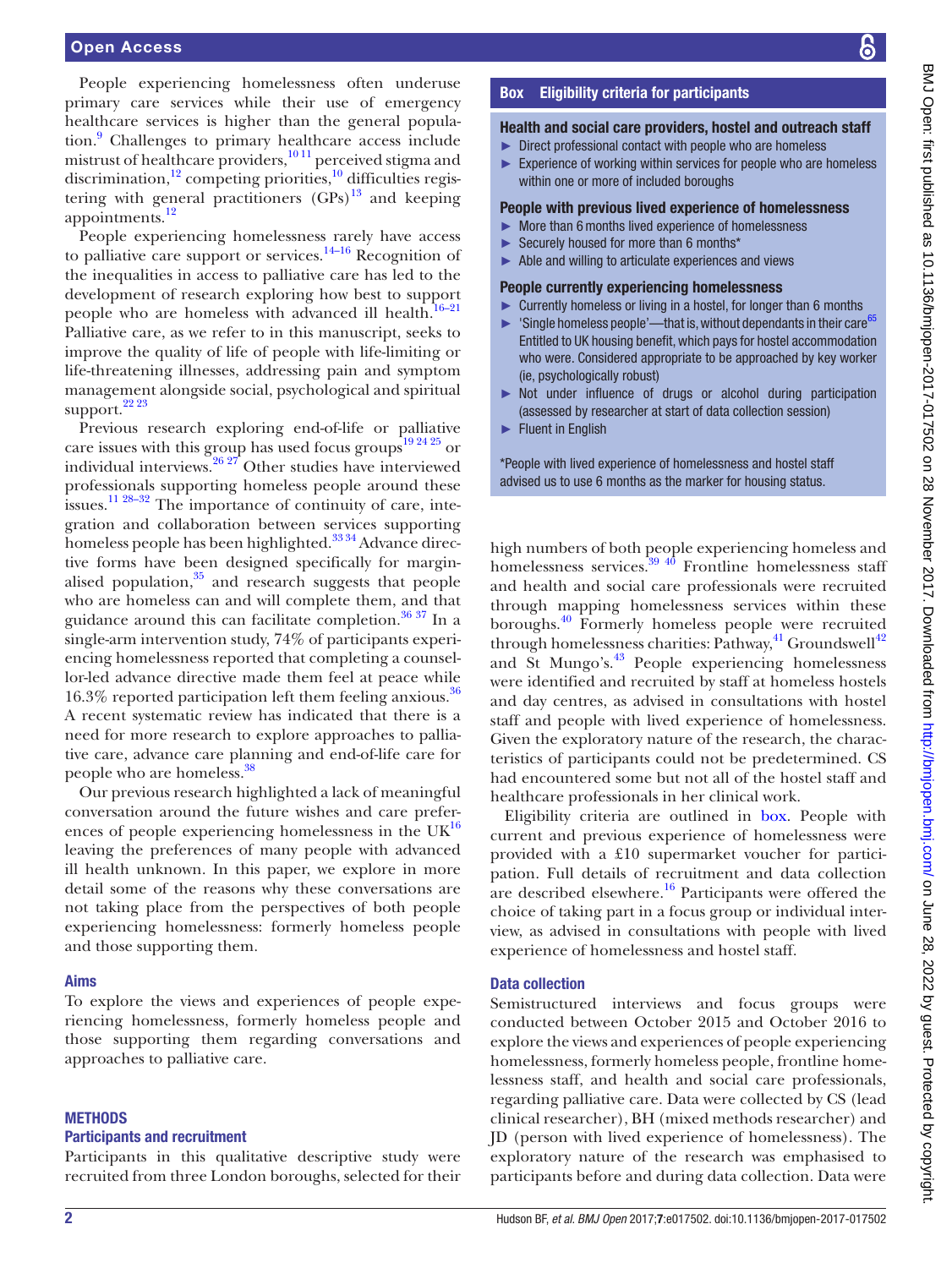<span id="page-2-0"></span>John is a 30 year old man. He has been a heavy drinker since his early 20s. He was rough sleeping, squatting and sofa surfing for a number of years and is currently in a hostel. He has had frequent attendances to hospital with alcohol related fits, vomiting blood and has been diagnosed with liver cirrhosis. Three hospital attendances resulted in short admissions for detox. Following each admission he started drinking again and missed follow up appointments with hospital and community alcohol teams. The doctors have said that if he continues to drink, he is unlikely to live for more than 6-12 months.

Figure 1 Vignette used during data collection.

collected until no new themes emerged and thematic saturation was achieved.<sup>44</sup>

Focus groups were based around a vignette [\(figure](#page-2-0) 1) and lasted approximately 3hours for hostel, outreach staff and formerly homeless people and 1hour for health and social care providers and people experiencing homelessness (see online [supplementary file S1](https://dx.doi.org/10.1136/bmjopen-2017-017502)). They took place in locations that were convenient and known to participants. All participants completed demographic sheets. Data collection was audio recorded, transcribed verbatim, field notes were taken and summaries circulated to participants. No changes were requested. No repeat interviews were conducted.

#### Ethical considerations and informed consent

Written consent was obtained from formerly homeless people and staff. Following consultation with hostel staff and formerly homeless people, verbal consent witnessed by a key worker was deemed the most appropriate consenting method for people experiencing homelessness as disclosing literacy difficulties was felt to be potentially off putting for some.

#### Analysis

The analytic technique used in this research was thematic analysis, in line with guidance from Braun and Clarke.<sup>[45](#page-11-26)</sup> In this analysis, the data set was all data coded 'end-of-life conversations' in the data corpus. A full description of all themes from the data corpus is provided elsewhere.<sup>16</sup> The data set was analysed by BH (using Nvivo) to explore the challenges of discussing palliative care and future healthcare needs and preferences with people experiencing homelessness from a critical realist standpoint. This epistemological position enabled both participants' individual meaning making and the wider social context to be considered. Additionally, a focus remained on what is commonly and materially defined as reality, planting the narratives in a socially constructed and accepted framework.[46](#page-11-27)

Initial codes in the data set were identified through examination of summaries and field notes taken during data collection, and discussion between BH and CS. Datadriven, line-by-line coding was undertaken by BH, and new codes were created as necessary in addition to those identified in field notes to reflect the data.

The codes were then analysed and grouped to create higher level candidate themes and subthemes to categorise the data. These were refined following discussion (BH and CS) and returning to transcripts for verification. These candidate themes and subthemes were discussed with a wider group of healthcare professionals, researchers and formerly homeless people, who formed the research steering committee, for authentication.

### **RESULTS**

#### **Participants**

Twenty-eight focus groups and 10 individual semistructured interviews were conducted with 127 participants (28 people experiencing homelessness, 10 formerly homeless people, 49 health and social care providers and 40 hostel and outreach staff). Participant characteristics are outlined in [table](#page-3-0) 1. Over a third  $(11/28)$  of people experiencing homelessness had been homeless for over 5years, 24/28 participants had slept on the streets (slept rough) and 20/28 reported currently mainly sleeping in hostels ([table](#page-5-0) 2).

Challenges to conversations about palliative care, future health options and preferences identified in this research are categorised into four main themes ([table](#page-5-1) 3).

#### Theme 1: attitudes to death

Both service users and staff found death difficult to discuss. Hostel and outreach workers experienced discomfort in raising topics related to the potential death of a service user in many situations, including conversations between staff.

There was a meeting [with other staff] and I said, listen, I think he's dying …and it was like I'd taken a hand grenade out my pocket and threatened to remove the pin… people were taken aback. I was just reporting it…I thought it was urgent…then I began to feel foolish but he [homeless person] didn't discuss or raise it. And I think he must have known. (Outreach worker)

The reluctance and avoidance of talking about death and dying expressed by staff was often mirrored by people experiencing homelessness who tended to focus on the present rather than future care needs.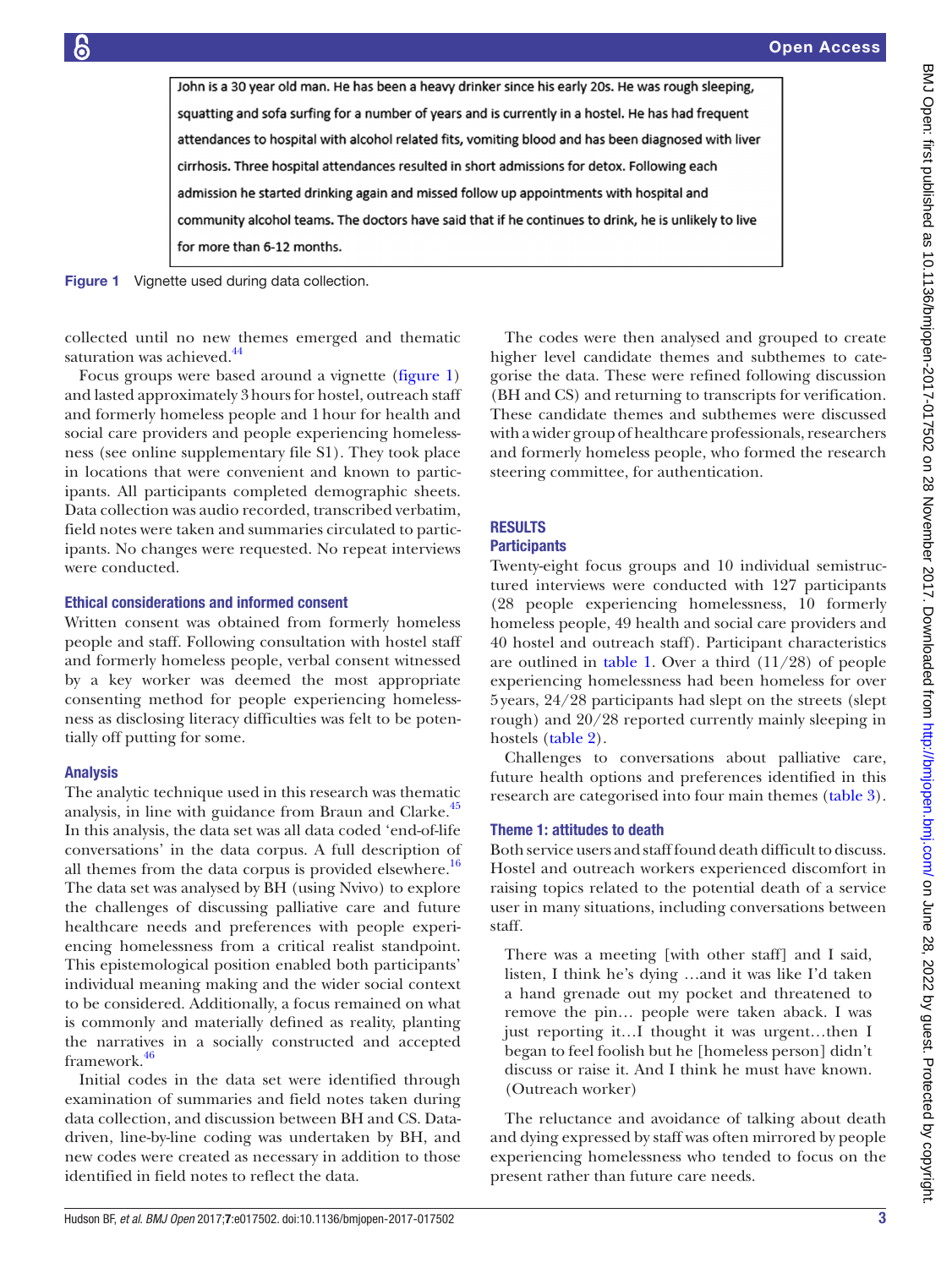BMJ Open: first published as 10.1136/bmjopen-2017-017502 on 28 November 2017. Downloaded from http://bmjopen.bmj.com/ on June 28, 2022 by guest. Protected by copyright. BMJ Open: first published as 10.1136/bmjopen-2017-017502 on 28 November 2017. Downloaded from <http://bmjopen.bmj.com/> on June 28, 2022 by guest. Protected by copyright.

<span id="page-3-0"></span>Table 1 Characteristics of health and social are providers, frontline homeless staff and formerly homeless people

### Health and social care providers, hostel and outreach staff

|                                                     | <b>Total</b><br>$n=99$ | <b>Health and social</b><br>care providers<br>$n=49$ | Hostel/outreach<br>staff<br>$n=40$ | People with previous<br>lived experience of<br>homelessness<br>$n=10$ |
|-----------------------------------------------------|------------------------|------------------------------------------------------|------------------------------------|-----------------------------------------------------------------------|
| Borough                                             |                        |                                                      |                                    |                                                                       |
| A                                                   | 18                     | $9\,$                                                | $\,8\,$                            | $\mathbf{1}$                                                          |
| $\sf B$                                             | 23                     | $\overline{7}$                                       | 12                                 | $\overline{4}$                                                        |
| $\mathsf C$                                         | 39                     | 27                                                   | 12                                 |                                                                       |
| Multiple                                            | 14                     | $6\phantom{1}$                                       | 8                                  |                                                                       |
| Not reported                                        | $\overline{5}$         | $\overline{\phantom{0}}$                             | -                                  | 5                                                                     |
| Place of work                                       |                        |                                                      |                                    |                                                                       |
| Outreach service                                    | 14                     | 12                                                   | -                                  | $\overline{2}$                                                        |
| Hospital                                            | 15                     | 14                                                   |                                    | $\mathbf{1}$                                                          |
| GP surgery                                          | $\overline{7}$         | 7                                                    | $\overline{\phantom{0}}$           |                                                                       |
| Hospice                                             | $\overline{7}$         | $\overline{7}$                                       | -                                  |                                                                       |
| Hostel                                              | 31                     | 3                                                    | 26                                 | $\mathbf{2}$                                                          |
| Care home                                           | $\overline{7}$         |                                                      | $\overline{7}$                     |                                                                       |
| Day centre                                          | 5                      |                                                      | 5                                  |                                                                       |
| Supported housing                                   | $\overline{2}$         |                                                      | $\overline{c}$                     |                                                                       |
| Council                                             | 6                      | 6                                                    |                                    |                                                                       |
| Not reported                                        | 5                      |                                                      |                                    | 5                                                                     |
| Job title                                           |                        |                                                      |                                    |                                                                       |
| <b>GP</b>                                           | $\overline{4}$         | $\overline{4}$                                       | -                                  |                                                                       |
| Nurse practitioner                                  | $\overline{7}$         | 7                                                    | $\overline{\phantom{0}}$           |                                                                       |
| Nurse specialist                                    | 11                     | 11                                                   |                                    |                                                                       |
| Drug and alcohol worker                             | $\overline{2}$         | $\overline{2}$                                       |                                    |                                                                       |
| Addiction psychiatrist                              | $\overline{2}$         | $\overline{c}$                                       |                                    |                                                                       |
| Palliative care consultant                          | $\overline{2}$         | $\overline{c}$                                       |                                    |                                                                       |
| Social worker in homelessness or palliative<br>care | $\boldsymbol{8}$       | 8                                                    |                                    |                                                                       |
| Clinical psychologist                               | $\overline{2}$         | $\overline{c}$                                       | $\qquad \qquad -$                  | $\overline{\phantom{0}}$                                              |
| Liver specialist                                    | $\overline{1}$         | $\overline{1}$                                       |                                    |                                                                       |
| Service manager                                     | 1                      | 1                                                    | -                                  |                                                                       |
| Housing commissioner                                | $\overline{4}$         | $\overline{4}$                                       |                                    |                                                                       |
| Housing worker                                      | $\overline{5}$         | $\ensuremath{\mathsf{3}}$                            |                                    | $\overline{2}$                                                        |
| Hostel worker                                       | 17                     | 1                                                    | 16                                 |                                                                       |
| Care navigator                                      | 1                      | -                                                    | -                                  | 1                                                                     |
| Outreach worker                                     | 12                     | ۰                                                    | 10                                 | $\overline{2}$                                                        |
| Complex needs hostel worker                         | $\,6\,$                | $\overline{\phantom{0}}$                             | 6                                  |                                                                       |
| Hostel manager                                      | $\overline{7}$         |                                                      | $\overline{7}$                     |                                                                       |
| Day centre manager                                  | $\mathbf{1}$           |                                                      | 1                                  |                                                                       |
| Not reported                                        | $6\phantom{a}$         | $\blacksquare$                                       |                                    | $\overline{5}$                                                        |
| Years of experience working in homelessness         |                        |                                                      |                                    |                                                                       |
| Less than 1 year                                    | $\overline{4}$         | $\overline{2}$                                       | $\overline{2}$                     | $\overline{\phantom{a}}$                                              |
| 1-4 years                                           | 17                     | $\,8\,$                                              | 6                                  | $\ensuremath{\mathsf{3}}$                                             |
| 5-10 years                                          | 27                     | 16                                                   | $\boldsymbol{9}$                   | $\overline{c}$                                                        |

**Continued**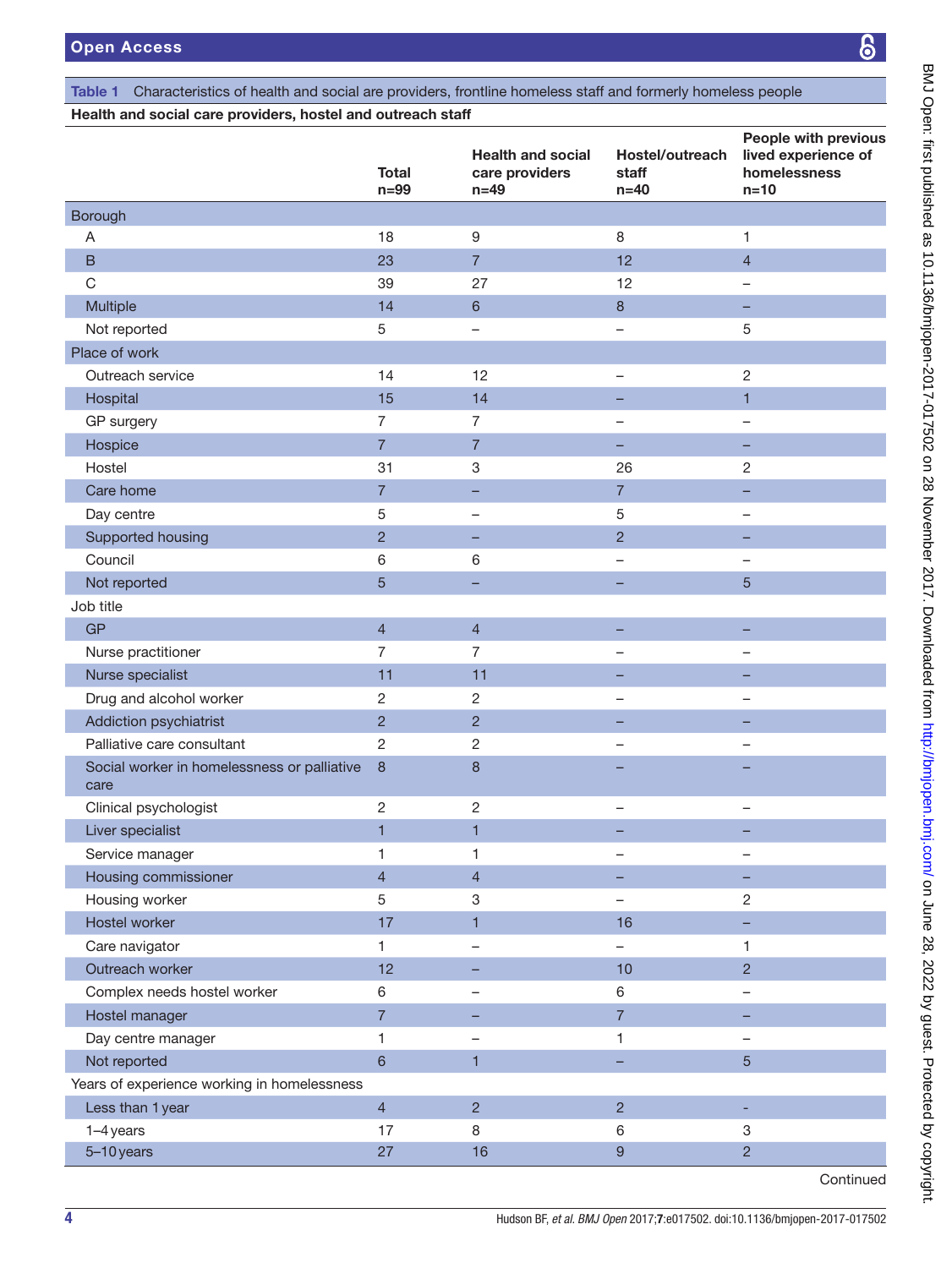#### Table 1 Continued

#### Health and social care providers, hostel and outreach staff

|                                                                                   | <b>Total</b><br>$n=99$ | <b>Health and social</b><br>care providers<br>$n=49$ | Hostel/outreach<br>staff<br>$n=40$ | People with previous<br>lived experience of<br>homelessness<br>$n=10$ |
|-----------------------------------------------------------------------------------|------------------------|------------------------------------------------------|------------------------------------|-----------------------------------------------------------------------|
| $11-15$ years                                                                     | 23                     | 17                                                   | 6                                  |                                                                       |
| $15$ years +                                                                      | 14                     | 5                                                    | 9                                  |                                                                       |
| Not reported                                                                      | 14                     |                                                      | 8                                  | 5                                                                     |
| Personal experience of homelessness?                                              |                        |                                                      |                                    |                                                                       |
| Yes                                                                               | 30                     | 8                                                    | 11                                 | 10                                                                    |
| <b>No</b>                                                                         | 61                     | 41                                                   | 21                                 |                                                                       |
| Not reported                                                                      | 8                      |                                                      | 8                                  |                                                                       |
| Gender                                                                            |                        |                                                      |                                    |                                                                       |
| Male                                                                              |                        | 18                                                   | 16                                 | 8                                                                     |
| Female                                                                            |                        | 31                                                   | 24                                 | $\overline{2}$                                                        |
| People with previous lived experience of homelessness-how long were you homeless? |                        |                                                      |                                    |                                                                       |
| $1-4$ years                                                                       |                        |                                                      |                                    | 6                                                                     |
| 5-10 years                                                                        |                        |                                                      |                                    | 2                                                                     |
| $11-15$ years                                                                     |                        |                                                      |                                    |                                                                       |
| Not reported                                                                      |                        |                                                      |                                    |                                                                       |

GP, general practitioner.

A lot of people are frightened to think about it. Most people won't talk about it, they won't entertain talking about it. They see it as so far away, you know? (Person experiencing homelessness)

Healthcare professionals described how the fatalistic approach to death, informed by previous negative life experiences and circumstances made palliative care a difficult subject to raise with some people who are homeless:

I…I've just found it [palliative care conversations] very difficult. Especially with the alcohol and liver disease. I have found it very difficult to get an acceptance that actually, if I carry on the way I'm going…or even if they accept it, they are very fatalistic about things. They say "look, my life is…I'm living in a room, injecting heroin. I'm not…this isn't really a great life, I don't really care if I live or I die". So it's all very sort of fatalistic. And, you know…that's difficult to combat. But…I mean, they are difficult conversations at any time (Health care professional)

The inevitability of death was seen as a barrier to palliative care conversations by other services users:

Researcher: we've got someone who is really really sick, and we want to find out what would make his life, his last few months of life better…

Service user: that is so depressing man…What's the point… If he'll be dead in 6 months?

Other people experiencing homelessness expressed denial or disbelief that behaviours or an illness could lead to death.

I didn't even know he was ill to be honest… I knew he was a drinker, but I didn't know it was so serious…that he was going to peg it [to die]. (Person experiencing homelessness)

#### Theme 2: recovery focus

Many homelessness services focus on recovery, including helping people access and engage with addiction services and move towards independent living. While this ethos undoubtedly serves some well, some healthcare professionals questioned what 'recovery' means in the context of homelessness, and how useful this was as a goal for those with advanced ill health:

When I first came into this I, I initially thought that this is about recovery, it's not… realistically it can't be… and it isn't. Very few people recover. You have to learn to accept that, it's about giving people the best quality care, respect, choices and whatever and palliative… and it's a version of palliative care, isn't it? Really? (Healthcare professional)

This recovery focus does little to encourage dialogue around the fact that young people experiencing homelessness may not always be able to 'recover'. Hostel staff have very little experience around exploring options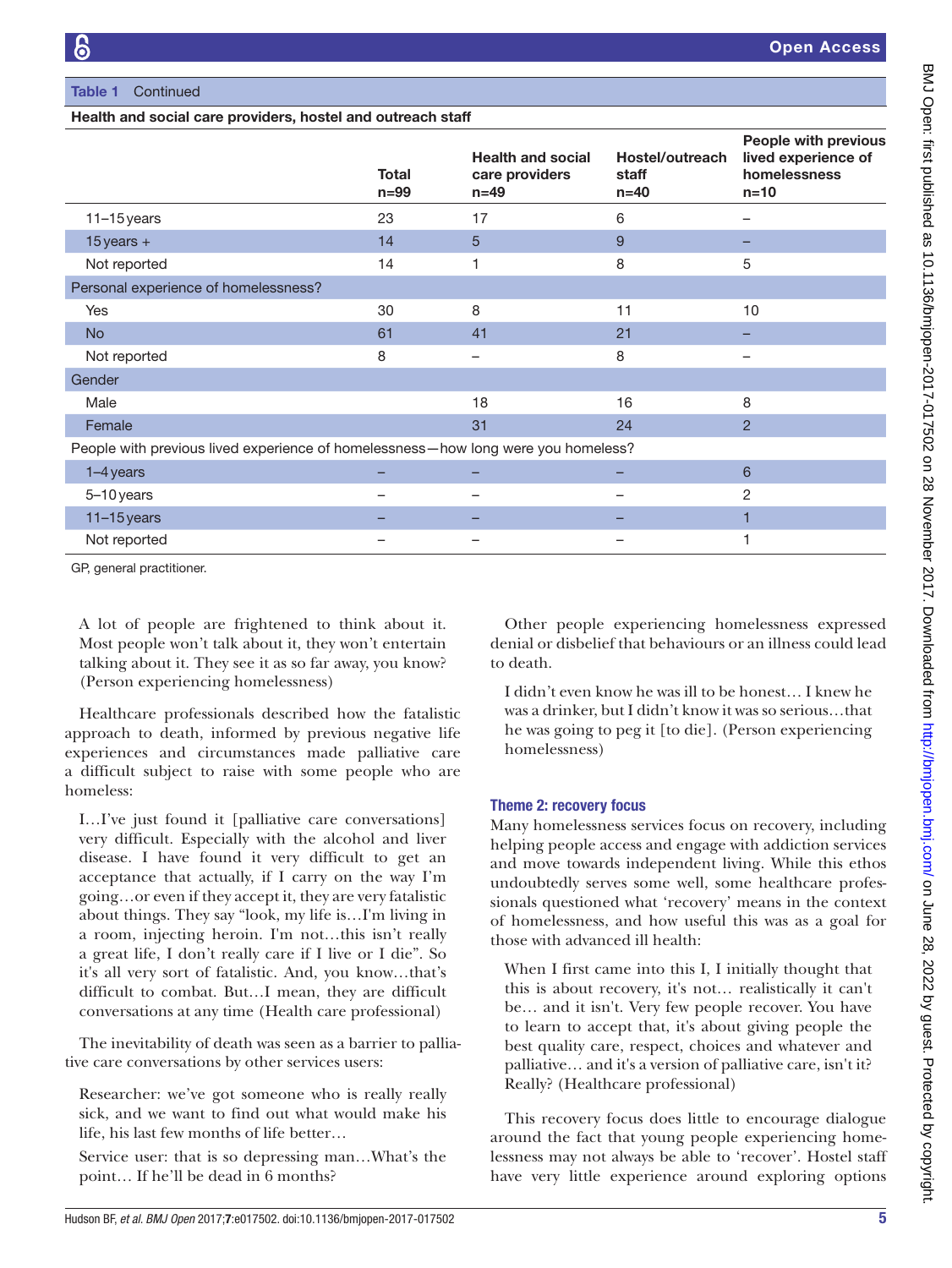<span id="page-5-0"></span>

| <b>People experiencing homelessness</b>       | $n=28$         |
|-----------------------------------------------|----------------|
| Gender                                        |                |
| Male                                          | 26             |
| Female                                        | $\overline{2}$ |
| How long have you been homeless?              |                |
| Less than 1 year                              | $\overline{4}$ |
| 1-4 years                                     | 9              |
| 5-10 years                                    | 6              |
| $10 - 15$ years                               |                |
| $15$ years +                                  | 5              |
| Not reported                                  | 4              |
| Have you ever slept rough?                    |                |
| Yes                                           | 24             |
| <b>No</b>                                     | 1              |
| Not reported                                  | 3              |
| How would you describe your health overall?   |                |
| Poor                                          | 8              |
| Fair                                          | 12             |
| Good                                          | 4              |
| Very good                                     | 1              |
| Not reported                                  | 3              |
| Do you use drugs?                             |                |
| Yes                                           | 7              |
| <b>No</b>                                     | 16             |
| Not reported                                  | 5              |
| Do you use methadone/subutex (buprenorphine)? |                |
| Yes                                           | 3              |
| <b>No</b>                                     | 20             |
| Not reported                                  | 5              |
| Do you drink alcohol?                         |                |
| Yes                                           | 21             |
| <b>No</b>                                     | $\overline{2}$ |
| Not reported                                  | 5              |
| Have you been to A&E* in the last year?       |                |
| Yes                                           | 15             |
| <b>No</b>                                     | 5              |
| Not reported                                  | 8              |
| Where do you usually sleep?                   |                |
| Hostel                                        | 20             |
| Supported accommodation                       | 2              |
| Squat                                         | 2              |
| Friend's house                                | $\overline{1}$ |
| <b>Street</b>                                 | 1              |
| <b>Bus</b>                                    | $\overline{1}$ |
| Not reported                                  | 1              |

\*The accident and emergency department of a hospital.

<span id="page-5-1"></span>Table 3 Challenges to discussing palliative care with people experiencing homelessness

| poopio oxportonong nomolooonooo<br>Themes | <b>Subthemes</b>                                                                                                                                                                                                                                                                                                                                          |
|-------------------------------------------|-----------------------------------------------------------------------------------------------------------------------------------------------------------------------------------------------------------------------------------------------------------------------------------------------------------------------------------------------------------|
| Attitude to death                         | $\triangleright$ Death and dying are taboo<br>$\blacktriangleright$ Fear of discussing death                                                                                                                                                                                                                                                              |
| Recovery focus                            | ▶ Young age of people experiencing<br>homelessness with advanced ill health<br>Most deaths seen as avoidable,<br>pressure to never give up on someone                                                                                                                                                                                                     |
| Fear of impact<br>on person and<br>staff  | $\blacktriangleright$ Fear of fragility<br>$\triangleright$ Concern regarding escalation of<br>harmful behaviours<br>Concern about the removal of hope<br>▶ Potential emotional impact on staff                                                                                                                                                           |
| Uncertainty                               | $\triangleright$ Working with uncertainty, difficulty<br>identifying who may be at risk of dying<br>► How to talk about deteriorating health<br>and future care preferences<br>▶ Which professionals should or could<br>be having these conversations<br>Lack of options to offer people who<br>are homeless and are experiencing<br>advanced ill health. |

other than supporting engagement with substance misuse services for people with addiction issues.

It's really hard to have that conversation…we're trained to do recovery…. our hostel is commissioned to engage people with support and recovery… getting better, moving into jobs, whatever… and then… it's really hard to come out of that mind set and go into another… which is… death. (Hostel staff)

It was also very difficult for staff to talk about palliative care preferences with people who were young and who had, for example, advanced liver disease, knowing that if they were to stop drinking the disease progression may stop and they could potentially live for many more years. This contributed to their belief that they should 'never give up' on someone. Furthermore, many staff felt as if they had failed someone if they 'couldn't save them'.

There was a bit of fear coming from my part… feeling that I've let down the client, and you can see the desperation in the client, so it's a bit of both of us… Honestly, I just never let up [trying to engage homeless person with services]… I don't want anyone dying on me. (Person with lived experience of homelessness who is now a mentor for people currently experiencing homelessness)

These factors accentuated dissonance in identifying young people with potentially treatable conditions as patients requiring palliative care. This posed a block to conversations around the potential benefits of palliative care for this group.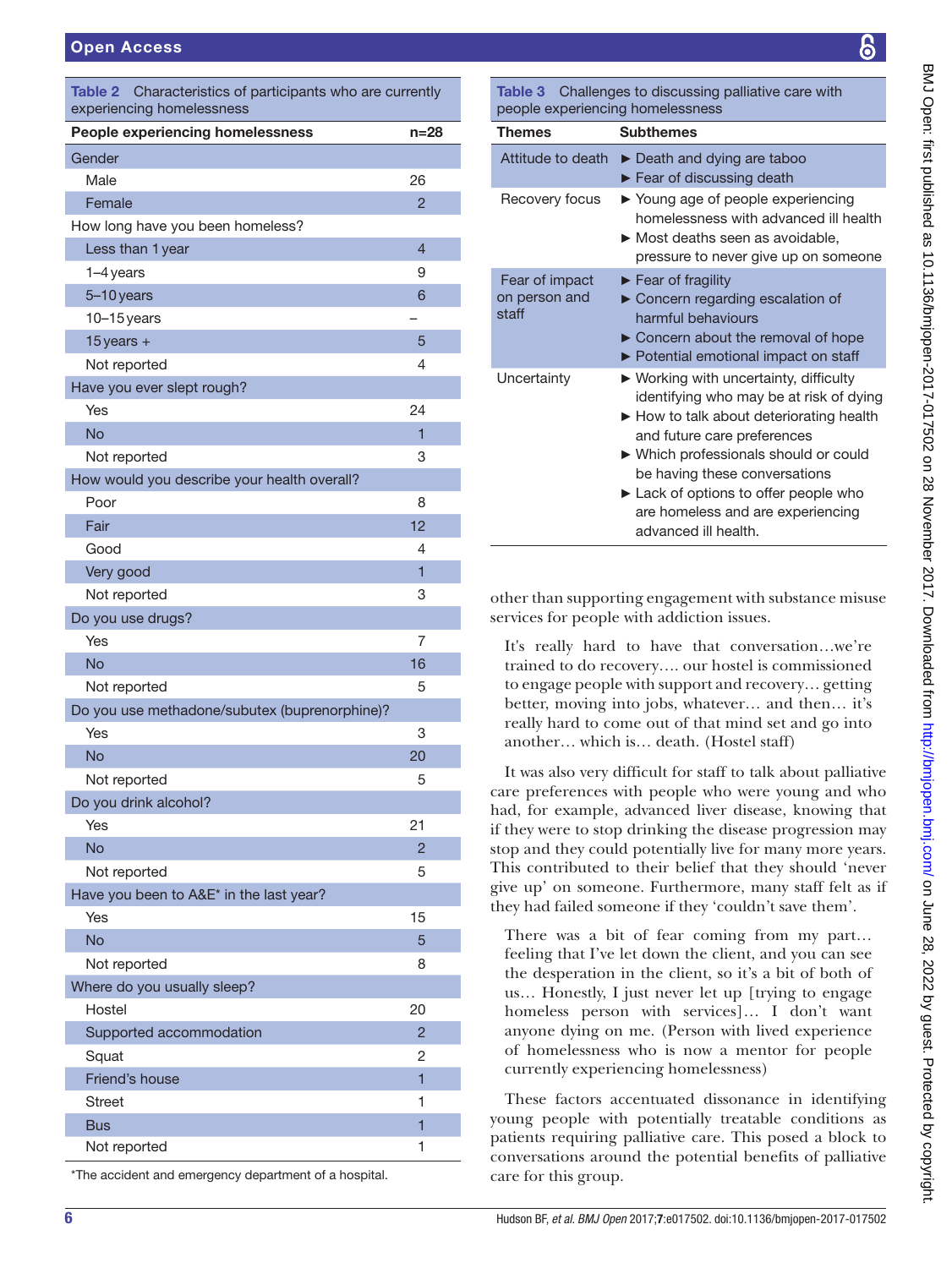Open Access

They sort of…they could be classed as palliative but they are also reversibly palliative. So if you don't stop drinking, if you don't stop doing these things, then you are probably going to die in 6 months. And it's a little bit difficult sometimes to class them as palliative, when you have a reversible cause to it. (Healthcare professional)

#### Theme 3: fear of impact on homeless person and staff

Huge emotional burdens were described by staff who felt they had to 'fix' people despite it becoming increasingly clear that a person was approaching the end of their life:

It's not easy to support a client who you know is terminal. Errm, so on one hand you want to be there to support them, on the other, you have to manage your own feelings around having to do that. (Hostel staff)

There was recognition of the vulnerability and fragility of many people experiencing homelessness by all participant groups. Hostel residents described how substances or alcohol may be used to 'numb*'* or block painful memories or experiences. This fragility and avoidance also posed a challenge to discussions about palliative care as people experiencing homelessness did not want to contemplate worsening health and possible death.

Researcher: Do you think that people here [in the hostel] are...concerned about...the fears of dying?

Hostel resident: A lot of them [people experiencing homelessness] probably have seen a lot of trauma in their lives. And they want to get away from it so they drink a lot. But then, they don't go and see GPs because they don't want to hear the realities.

Staff feared that raising issues related to palliative care and deteriorating health may be detrimental to service users' well-being, their relationships with them and the potential for future engagement with services.

I don't know how I would broach it [palliative care], but also its knowing how to ….recover the conversation if it goes really wrong. You know? If it results in the person….reacting really badly and then they have lost all their trust in me and this massive relationship that I have built up over several years is completely lost. You know? (Outreach worker)

Participants were also concerned that palliative care discussions may cause service users to feel abandoned, which may paradoxically lead to an increase in harmful behaviours, rather than an opportunity to consider how to improve quality of life.

Sometimes they're very mentally impaired, they don't know whether they're coming or going sometimes… to have that conversation… Is it going to go make them go drink even more, now they know they're not even going to last that long? (Person with experience

of homelessness who is now working as a mentor for others experiencing homelessness.)

#### Theme 4: uncertainty

The uncertain trajectories of people with illnesses such as advanced liver disease was particularly challenging. People with advanced liver disease could appear gravely ill but, following emergency hospital treatment, improve considerably. Examples were given of individuals being issued warnings such as 'if you don't stop drinking, you will be dead in 6months' which were rarely followed by discussions about choices. Participants described witnessing people issued with such warnings living far longer than expected. This did little to motivate change or desire to plan.

It's like "oh well, I've survived that" or it's "I was told when I was 25, I would only last so many years, and I've done this much, so it can't be that bad, I've heard all this before"… so when doctors say "you've only got so long"… I don't think that's very helpful (Hostel staff)

The uncertainty about services that could provide support for people who are homeless with advanced ill health posed a major block to conversations about palliative care as many professionals felt they had no alternatives to offer.

Yeah it's on the cards [death], but exactly how it's going to happen we don't know. And where is going to take him? I don't know. So it feels like the best we can do is almost… plan for what we can do here. So that doesn't leave a lot of choices, it only makes us able to erm, to deal with that situation as best we can when it comes. (Hostel staff)

The lack of certainty about appropriate places of care for people was also voiced by hostel residents:

A: living here [in the hostel]…if you are really sick…. you could pass away in the middle of the night… So they take them out in a body bag…and I've seen that. So I think you would be better off… if they are in a care home. The sort that has people there 24hours…

B: but there aint no care homes around! Where are you going to put all of these people? (People experiencing homelessness)

It was also not clear to hostel staff whether hostel residents would be able to access traditional providers of palliative care, such as care homes due to the young age at which they may require them. Often care homes were inaccessible as they accept patients who are 65 years or older.

Our client who is a former alcoholic who also has dementia… he may not get on well with an 80year old in a care home. So that is a big gap for our clients and erm it can be a tough one to navigate. (Hostel staff)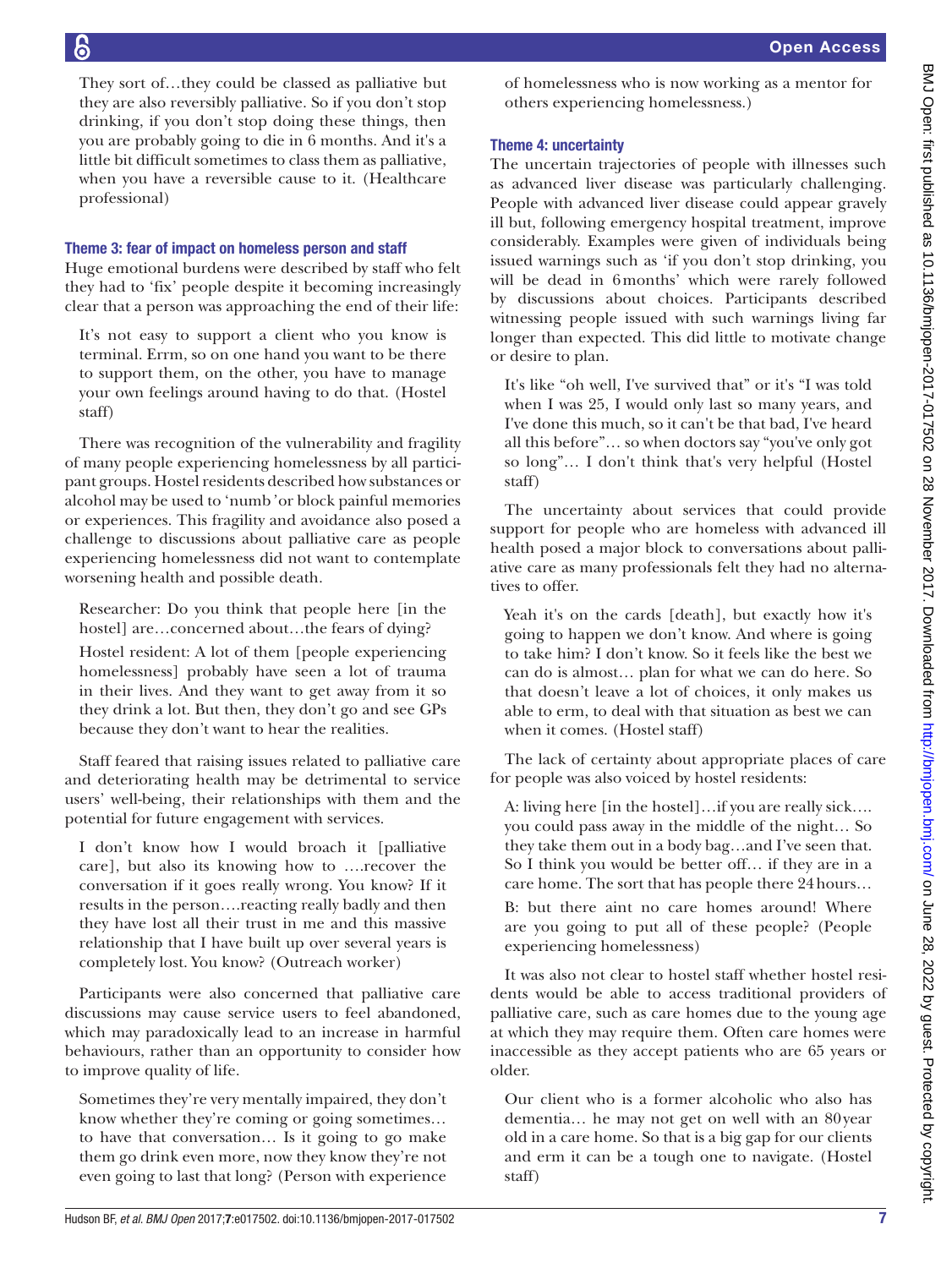Much uncertainty was therefore expressed about when to have conversations about palliative care. Given this uncertainty, many participants felt identifying someone as being at the end of life was necessary before discussions could take place.

If the doctor says clinically you only have sixmonths, then we can pass that on, because that's got a doctor's professionalism behind it. So then I could feel confident in saying, 'Look, this is what the doctor said, you've got sixmonths' (Person with previous experience of homelessness who now works as a mentor for others experiencing homelessness)

As certainty in this regard was rare, and information sharing often incomplete or inadequate, this posed a major block to palliative care conversations.

For people with illnesses such as cancer, with more predictable trajectories professionals reported more success in accessing services.

I do wonder…I'm not sure all the professionals would be around the table if it wasn't for the fact that it was a cancer diagnosis. Because that's quite straightforward. It's quite…the trajectory is known… (Hostel staff)

Further uncertainty surrounded which professional groups would be best placed to have discussions with people experiencing homelessness about palliative care. Some hostel staff felt healthcare professionals would be in a better position, given their medical experience and knowledge.

I mean it should be kind of medically led really, because you are putting a lot of responsibility on yourself without maybe being qualified. (Hostel staff)

Hostel staff also described lacking confidence, related partly to recovery-focused approaches, their lack of medical qualifications and apprehension about managing the consequences of such conversations.

Maybe nurses should perhaps have more of those [palliative] conversations. Because they are more equipped to deal with the response. I think we need to be really careful to not put our staff in situations where they are…yeah… they are not counsellors and we are always like 'don't start unpicking something when you can't deal with what comes back at you' and it's kind of the same thing really, isn't it? (Hostel manager)

However, healthcare professionals cited their lack of developed relationships with people experiencing homelessness and limited experience of the challenges of homelessness as challenges in broaching these issues.

Hostel staff are the ones that see the everyday life of that patient. They have that relationship, the client is more likely to trust them with their true wishes or various bits of information. (Healthcare professional)

While many hostel staff did not feel comfortable or confident discussing palliative care, some described discussion strategies that recognised the uncertainty and complexity of supporting service users with advanced ill health. These strategies involved respecting decisions made by individuals, while always providing support and the opportunity to change their mind.

They're scared, too ill to change, so we work with what we've got. I've got a gentleman who's… had three or four attempts at detox. His head is saying 'if I don't do this, I am going to die'… He knows that, we've had conversations about that. But… he's got to make that decision; it's about the choices we give our clients. And we get anxious because we can't change that person. And I think sometimes we have to give that back to them…but keep on supporting them in whatever decisions they make (Hostel manager)

[Figure](#page-8-0) 2 outlines how one hostel worker incorporates uncertainty into discussions about deteriorating health and palliative care. Discussions focus on the individual's insights and wishes, including an exploration of how this might change should their health deteriorate. The emphasis is on empowering people to think and talk about future care options they feel are acceptable, and those which are not.

#### **DISCUSSION**

This research highlights how conversations with homeless people about deteriorating health, the future and care preferences are currently largely avoided due to discomfort and for fear of damaging relationships or making situations worse. If talking about preferences with homeless people with ill health was reconceptualised as a conversation about how a person could be supported to live well, rather than die well, it may be an easier topic to broach. There is a need to incorporate parallel planning into the care and support of people experiencing homelessness whose health is a concern, given the uncertainty described in this research.

#### Links to previous research

In this research, we noted avoidance, denial and reluctance among people experiencing homelessness to talk about death, dying and the choices available to them as their health deteriorates. Healthcare professionals described their lack of developed relationships with service users as a barrier to palliative care discussions. In previous research, nursing students described anxiety around discussing death and dying with this group, yet completion of the advance directive with this group was rated as less challenging than anticipated. $47$  People experiencing homelessness have been willing to talk about end-of-life care wishes $24$  and complete advance directives<sup>48</sup> in previous research, particularly when one to one support is provided.<sup>19 35-37</sup> In this research, avoidance and denial of these issues was apparent.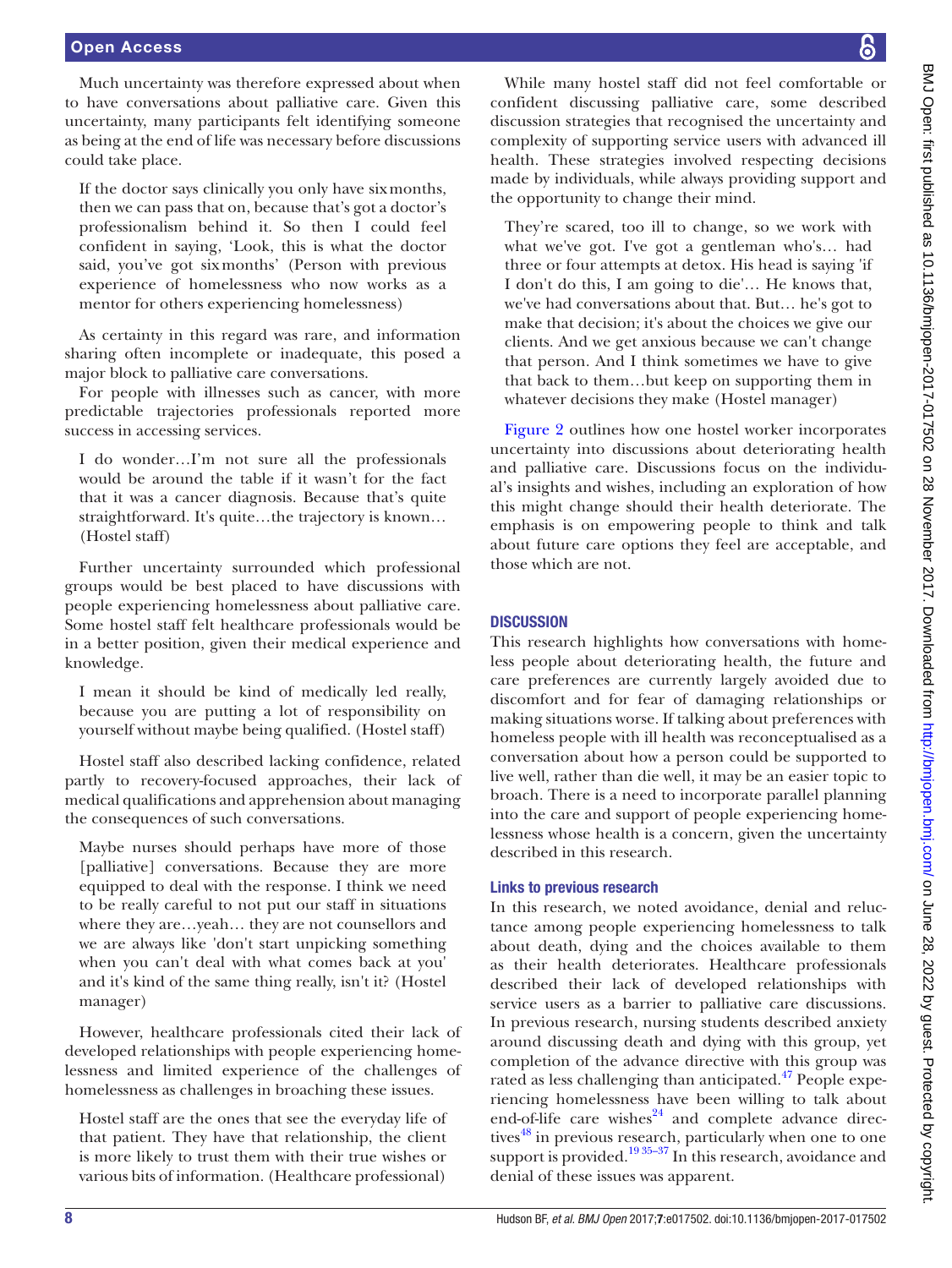

Figure 2 Incorporating uncertainty into discussions about the future with homeless people with advanced ill health.

Spirituality has been identified as an important factor when considering end-of-life wishes with people experi-encing homelessness in previous research<sup>[19 24 27](#page-11-13)</sup> yet was not reflected in our findings. These contrasts highlight the need for psychologically informed, person-centred approaches to supporting people experiencing homelessness and respect for individual preferences.<sup>4950</sup> Many homelessness services in the UK are adopting a 'psychologically informed environment' (PIE) model. $51$  The aim of PIEs is to 'enable people experiencing homelessness to make changes in their lives'.<sup>52</sup> For people who are homeless and also potentially have palliative care needs, this could extend to consideration of how to improve quality of life, however long that lasts.

Uncertainty, particularly for people with liver disease, presented a range of challenges for palliative care discussions with people experiencing homelessness in this research. Uncertainty for non-homeless patients with liver disease has been described as a barrier to palliative care,  $53-56$  yet the early introduction of palliative care for patients with liver disease (awaiting transplantation) has proved beneficial in improving mood and reducing symptom burden. $57$  The majority of previous research exploring parallel planning and early introduction of palliative care has been with non-homeless patients with cancer, $58\,59$  for whom the trajectories of illnesses are clearer.

Uncertainty around when a person experiencing homelessness could be considered palliative, <span id="page-8-0"></span>appropriate places of care for people and also the role of hostel staff in supporting service users with advanced ill health have also been described previously in the literature.<sup>11 18 28-30 32 60</sup>

Mishel's reconceptualised uncertainty in illness theory<sup>[61 62](#page-12-3)</sup> views uncertainty as an opportunity for change and growth. In line with this theory, and based on the findings of this research, we proposes that uncertainty around a person's illness could be viewed as an opportunity to engage people in conversations and planning about a range of potential outcomes (using parallel planning). By having conversations about current health and preferences for palliative care with people experiencing homelessness about whom staff are concerned, rather waiting until some has been idenitfied as 'palliative', uncertainty may be reappraised as an opportunity for planning, rather than a barrier to conversations or action. We suggest that early discussions about a person's health, their behaviour and their aspirations may empower them to re-appraise the uncertainty surrounding their health. For example, moving the emphasis of conversations from warnings (you are going to die if you do not stop drinking) to discussions (what do you want or feel able to do at present about your drinking?) may make conversations about quality of life, and eventually palliative care more palatable.

Hostel staff described huge uncertainty and a lack of options for services users with advanced ill health.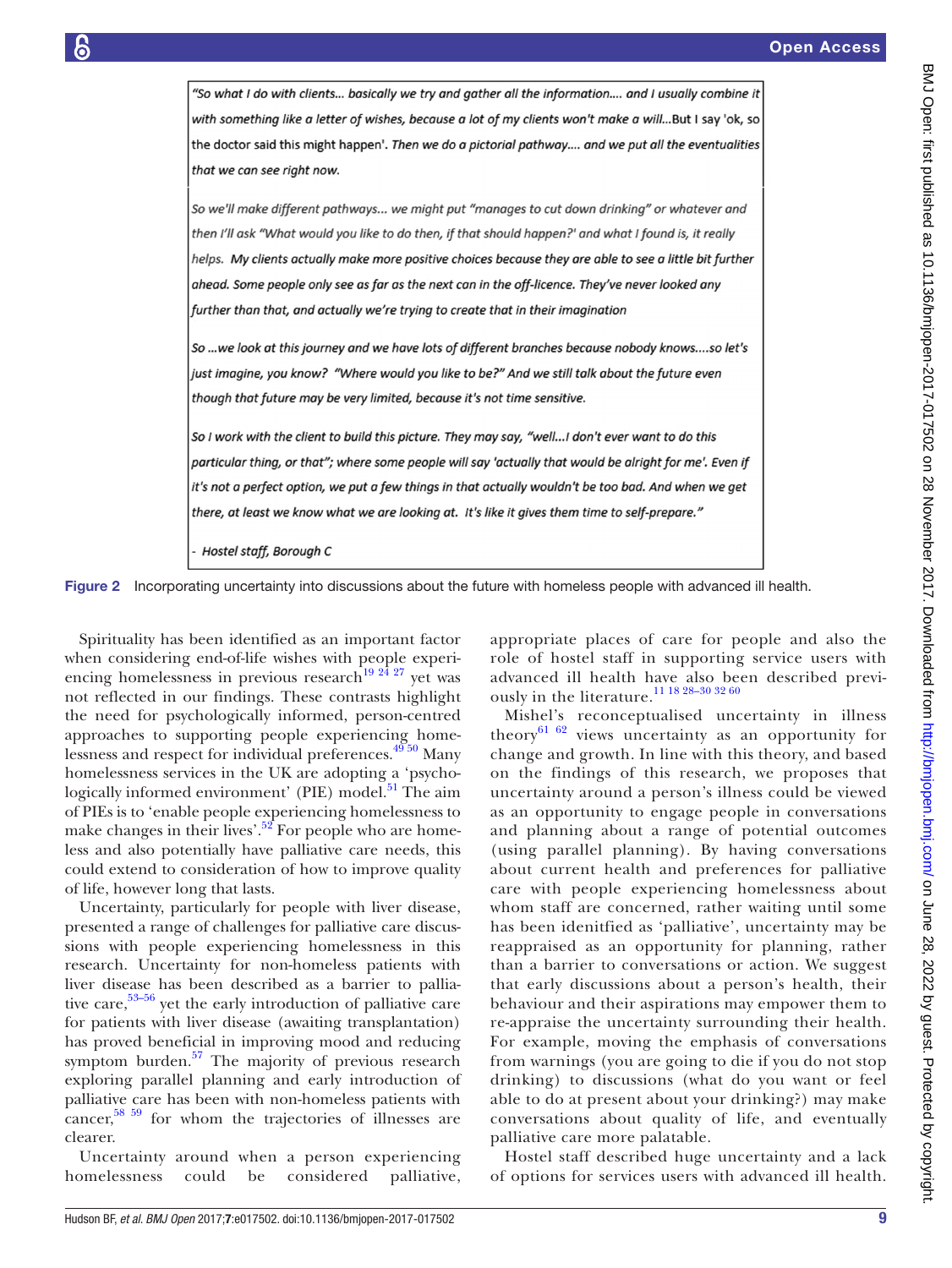

Figure 3 A multidisciplinary response to exploring the concerns and wishes of people experiencing homelessness and those that support them to facilitate a person-centred approach to care.

In response, we propose facilitating greater multidisciplinary working to both support hostel staff and raise the understanding and awareness of other professional groups regarding the needs and preferences of people who are homeless. In our research, the fear of talking about death and about causing more harm than good through bringing up sensitive issues was a major block to conversations. We propose that conversations about how individuals see their health and what they think might help them feel better may be a more accessible way to begin to identify and address some health issues. A suggested strategy for incorporating a parallel planning based approach for people experiencing homelessness is outlined in [figure](#page-9-0) 3.

#### Parallel planning

#### Stage 1. Identifying people who staff fear could be approaching the end of life

In this research, we have seen that the health of many people experiencing homelessness is poor; therefore, this model may be appropriate for many people with complex needs. In order to focus more specifically on people who may require palliative care, we suggest that consideration of whether staff feel a client's health is of significant

<span id="page-9-0"></span>concern could act as a trigger for thinking about future care preferences and planning, rather than waiting until a person has been identified as palliative before conversations about insights and preferences begin. This does not mean active treatments and recovery-focused options cannot be pursued simultaneously, but may help in the development of multiple plans, that can be adopted as and when needs or preferences change.

#### Stage 2. Gathering information, exploring wishes, insights, options and concerns

Conversations exploring the individual's conceptualisation of their health and their options, and what they feel could improve their quality of life may be easier to initiate than conversations about deteriorating health, death or dying. [Figure](#page-9-0) 3 does not specify who should initiate such conversation as the most appropriate person (or persons) is likely to vary for each individual.

In the research, we heard how node-link mapping  $(NLM)^{63}$  $(NLM)^{63}$  $(NLM)^{63}$  was used by some hostel staff to explore aspirations and future palliative care preferences. NLM is based on the same cognitive behavioural principles as motivational interviewing $63$  and enables people experiencing homelessness to dictate the content and pace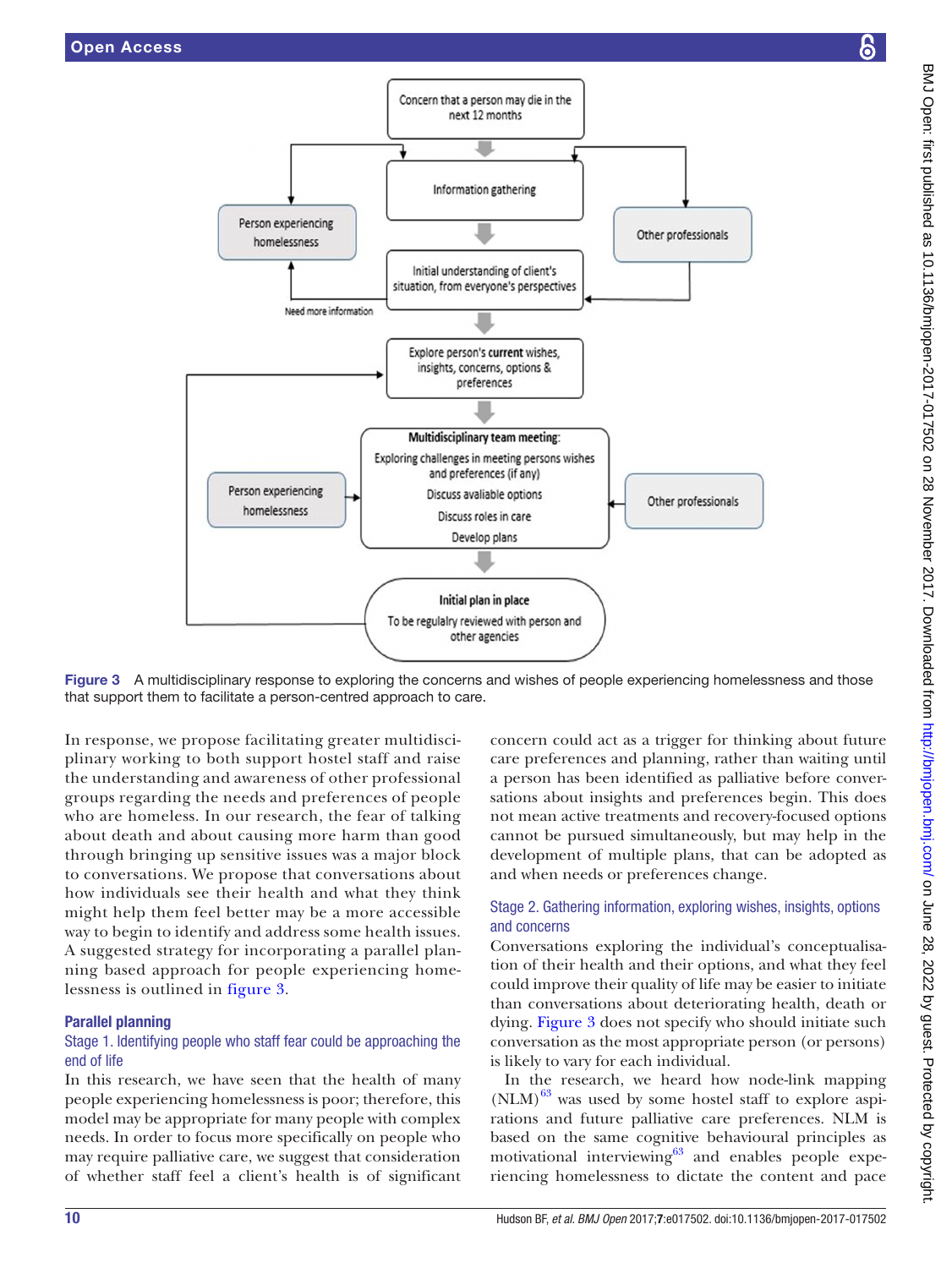of conversations exploring their health, their perceived options and their future wishes. NLM involves structuring and visually representing issues on a series of maps which may relate to a single topic (eg, substance or alcohol use) or may represent concepts such as health or well-being. This facilitates the identification and exploration of shared meanings, goals and care preferences, which can be pictorially represented and recorded. $64$  Over time, if both parties feel comfortable to explore these areas, such conversations may extend into discussions about potential future palliative care preferences.

#### Stage 3. Multidisciplinary support and reviewing plans

In light of the uncertainty and pressure perceived by hostel staff, greater multidisciplinary working could support staff and service users by bringing together learning and expertise from different professional groups to respond to the needs and preferences of service users. The responsibility of supporting the wishes of the individual is shared, potentially reducing burdens experienced by hostel staff.

Potential challenges to supporting the individual's wishes could be discussed to create mutual understanding and provide the opportunity to develop multiple, realistic, parallel plans to facilitate person-centred planning and care. An important aspect of this approach is returning to the individual to assess their current wishes and concerns. Plans may need to be reviewed and adapted (both best case and worst case plans) to ensure that they are responsive to potentially changing needs or preferences.

#### Strengths and limitations

This is the largest UK study exploring views and experiences of people experiencing homelessness and those supporting them regarding palliative care conversations.

While all participants were service users or providers in London, the challenges described and the strategy suggested for managing uncertainty could be beneficial in other locations. The voices of people experiencing homelessness are represented throughout this research; however, those with severe substance misuse issues and those sleeping rough (and not accessing day centres) are likely to be under-represented. Our results were discussed within a steering group composed of people with lived experience of homelessness, palliative care researchers and clinicians and professionals in inclusion healthcare who concurred that the findings resonated with their experiences.

#### Unanswered questions and future research

Methods for providing palliative care support for people who are homeless need urgent consideration. The lack of facilities that can provide adequate support to people who are homeless with high support needs demonstrates the need to strengthen and foster collaborations between partners from health, housing, social, homelessness and palliative care services. Also, given the uncertainties in supporting people who are homeless and experiencing advanced ill health, we propose parallel planning as a method for

identifying, exploring and respecting the wishes of individuals as their health deteriorates. For some people, moving the focus of conversations away from 'recovery' towards 'living well/quality of life' has the potential to facilitate more patient-centred, multidisciplinary care and contingency planning. Future research is needed to explore the viability of this approach and evaluate its effectiveness. It is essential that all professional groups are provided with training and support (potentially from palliative care services) to bring about this shift in thinking, and that robust evaluation of this training is completed.

#### **CONCLUSION**

This research highlights the need for a different approach to supporting people who are homeless and are experiencing advanced ill health, one that incorporates uncertainty and promotes choice. We propose parallel planning and mapping as a method for working with uncertainty and complexity. We acknowledge that this approach will not always be straightforward, nor will it be suitable for everyone, yet moving the focus of conversations about the future away from death and dying, towards the present and the future may a helpful place to start.

Acknowledgements The authors would like to thank the managers, employees and users of homelessness services across the three London Boroughs.

Contributors CS, PS, SD and JL conceptualised the study. CS, BH, JD, BV and PK collected the data. BH and CS analysed the data. BH drafted the initial manuscript. CS, PS, JL, NH, DH, JD, BV, PK, SD and NB reviewed the manuscript, approved the final manuscript and agree to be accountable for all aspects of the work.

Funding Initial seed funding and support for this research was provided by Coordinate My Care to facilitate CS in the development of this research, following which a grant was obtained from The Oak Foundation (OCAY-14-574) to support BH's post. Professor Paddy Stone – Marie Curie Chair in Palliative and End of life care is supported by Marie Curie Chair's grant – 509537 BV – Senior Research Associate is supported by Marie Curie Chair's grant – 509537 JL – Senior Research Fellow is supported by Marie Curie Programme and Core grants (50% Programme; 50% Core) – 531645 (Programme) and 531477 (Core) SD– Research Nurse is supported by Marie Curie Programme grant – 531645. NH and JD are Pathway Employees. NB is employed by St Mungos.

Competing interests None declared.

Ethics approval Ethical approval was obtained from the Research Ethics Committee of University College London (reference-6927/001).

Provenance and peer review Not commissioned; externally peer reviewed.

Data sharing statement No additional data are available for this article.

Open Access This is an Open Access article distributed in accordance with the Creative Commons Attribution Non Commercial (CC BY-NC 4.0) license, which permits others to distribute, remix, adapt, build upon this work non-commercially, and license their derivative works on different terms, provided the original work is properly cited and the use is non-commercial. See: [http://creativecommons.org/](http://creativecommons.org/licenses/by-nc/4.0/) [licenses/by-nc/4.0/](http://creativecommons.org/licenses/by-nc/4.0/)

© Article author(s) (or their employer(s) unless otherwise stated in the text of the article) 2017. All rights reserved. No commercial use is permitted unless otherwise expressly granted.

#### **REFERENCES**

<span id="page-10-0"></span>Public Health England. Guidance to Homelessness: applying all our health: Evidence and guidance to enable healthcare professionals make improvements against wider factors that affect health and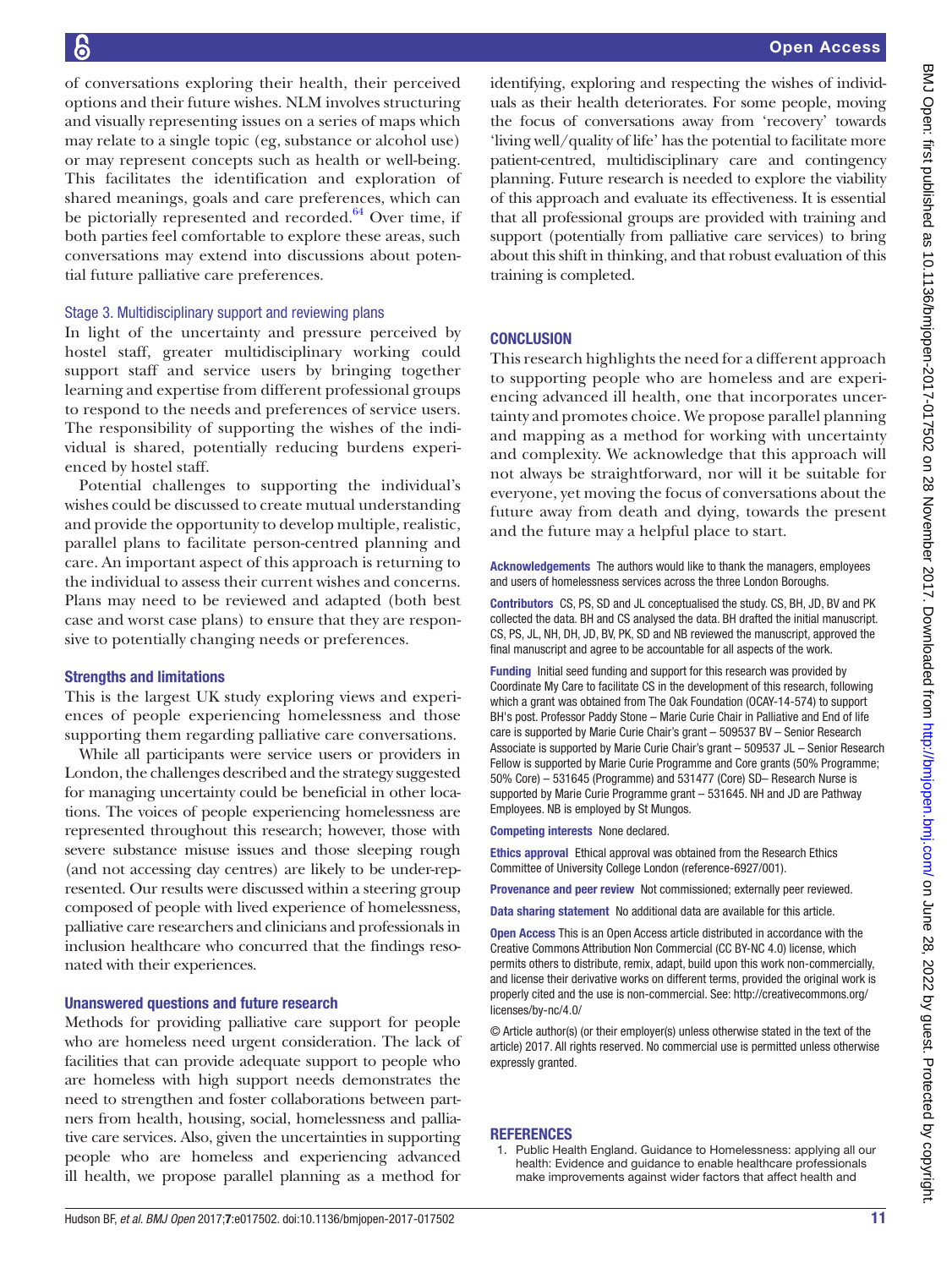#### Open Access

wellbeing. 2016 [https://www.gov.uk/government/publications/](https://www.gov.uk/government/publications/homelessness-applying-all-our-health) [homelessness-applying-all-our-health](https://www.gov.uk/government/publications/homelessness-applying-all-our-health)

- <span id="page-11-0"></span>2. Department for communities and local government. Rough sleeping statistics Autumn 2016, England. 2017 [https://www.gov.uk/](https://www.gov.uk/government/statistics/rough-sleeping-in-england-autumn-2016) [government/statistics/rough-sleeping-in-england-autumn-2016](https://www.gov.uk/government/statistics/rough-sleeping-in-england-autumn-2016)
- <span id="page-11-1"></span>3. Medcalf P, Russell GK. Homeless healthcare: raising the standards. *[Clin Med](http://dx.doi.org/10.7861/clinmedicine.14-4-349)* 2014;14:349–53.
- <span id="page-11-2"></span>4. Hwang SW, Wilkins R, Tjepkema M, *et al*. Mortality among residents of shelters, rooming houses, and hotels in Canada: 11 year follow-up study. *[BMJ](http://dx.doi.org/10.1136/bmj.b4036)* 2009;339:b4036.
- 5. Hewett N, Halligan A, Boyce T. A general practitioner and nurse led approach to improving hospital care for homeless people. *[BMJ](http://dx.doi.org/10.1136/bmj.e5999)* 2012;345:e5999.
- <span id="page-11-3"></span>6. Baggett TP, Chang Y, Porneala BC, *et al*. Disparities in Cancer Incidence, Stage, and Mortality at Boston Health Care for the Homeless Program. *[Am J Prev Med](http://dx.doi.org/10.1016/j.amepre.2015.03.038)* 2015;49:694–702.
- <span id="page-11-4"></span>7. Fazel S, Geddes JR, Kushel M The health of homeless people in high-income countries: descriptive epidemiology, health consequences, and clinical and policy recommendations. *[The Lancet](http://dx.doi.org/10.1016/S0140-6736(14)61132-6)* 2014;384:1478.
- <span id="page-11-5"></span>8. Thomas B. *Homelessness Kills: an analysis of the mortality of homeless people in early twenty-first century England*. London: Crisis and The University of Sheffield, 2012. 978-1-899257-78-2.
- <span id="page-11-6"></span>9. McCormick B, White J. Hospital care and costs for homeless people. *[Clin Med](http://dx.doi.org/10.7861/clinmedicine.16-6-506)* 2016;16:506–10.
- <span id="page-11-7"></span>10. Collier R. Bringing palliative care to the homeless. *[CMAJ](http://dx.doi.org/10.1503/cmaj.109-3756)* 2011;183:E317–E318.
- <span id="page-11-15"></span>11. Håkanson C, Sandberg J, Ekstedt M, *et al*. Providing palliative care in a Swedish support home for people who are homeless. *[Qual Health](http://dx.doi.org/10.1177/1049732315588500)  [Res](http://dx.doi.org/10.1177/1049732315588500)* 2016;26:1252–62.
- <span id="page-11-8"></span>12. Rae BE, Rees S. The perceptions of homeless people regarding their healthcare needs and experiences of receiving health care. *[J Adv](http://dx.doi.org/10.1111/jan.12675)  [Nurs](http://dx.doi.org/10.1111/jan.12675)* 2015;71:2096–107.
- <span id="page-11-9"></span>13. Homeless Link.The unhealthy state of homelessness: health audit results 2014: Homeless link, 2014
- <span id="page-11-10"></span>14. Hudson BF, Flemming K, Shulman C, *et al*. Challenges to access and provision of palliative care for people who are homeless: a systematic review of qualitative research. *[BMC Palliat Care](http://dx.doi.org/10.1186/s12904-016-0168-6)* 2016;15:96.
- 15. Hudson BF, Shulman C, Stone P. 'Nowhere else will take him' Palliative care and homelessness. *J Palliat Med* 2017;24.
- <span id="page-11-11"></span>16. Shulman C, Hudson BF, Low J, *et al*. End-of-life care for homeless people: a qualitative analysis exploring the challenges to access and provision of palliative care. [Palliat Med](http://dx.doi.org/10.1177/0269216317717101) 2017;0:026921631771710.
- 17. McNeil R, Guirguis-Younger M. Dignity in design: the siting and design of community and shelter-based health facilities for homeless person. In: Guirguis-Younger M, McNeil R, Hwang SW. *Homelessness and Health in Canada*. Canada: University of Ottawa Press, 2014:233–51.
- 18. McNeil R, Guirguis-Younger M, Dilley LB. Recommendations for improving the end-of-life care system for homeless populations: A qualitative study of the views of Canadian health and social services professionals. *[BMC Palliat Care](http://dx.doi.org/10.1186/1472-684X-11-14)* 2012;11:14.
- <span id="page-11-13"></span>19. Song J, Bartels DM, Ratner ER, *et al*. Dying on the streets: homeless persons' concerns and desires about end of life care. *[J Gen Intern](http://dx.doi.org/10.1007/s11606-006-0046-7)  [Med](http://dx.doi.org/10.1007/s11606-006-0046-7)* 2007;22:435–41.
- 20. Song J, Ratner ER, Bartels DM. Dying while homeless: is it a concern when life itself is such a struggle? *J Clin Ethics* 2005;16:251–61.
- 21. Henry B, Dosani N, Huynh L, *et al*. Palliative care as a public health issue: understanding disparities in access to palliative care for the homeless population living in Toronto, based on a policy analysis. *[Curr Oncol](http://dx.doi.org/10.3747/co.24.3129)* 2017;24:187–91.
- <span id="page-11-12"></span>22. Mitchell G, Price J. Developing palliative care services in regional areas. The Ipswich Palliative Care Network model. *Aust Fam Physician* 2001;30:59–62.
- 23. Wee B. Ambitions for palliative and end-of-life care. *[Clin Med](http://dx.doi.org/10.7861/clinmedicine.16-3-213)* 2016;16:213–4.
- <span id="page-11-29"></span>24. Tarzian AJ, Neal MT, O'Neil JA. Attitudes, experiences, and beliefs affecting end-of-life decision-making among homeless individuals. *[J](http://dx.doi.org/10.1089/jpm.2005.8.36)  [Palliat Med](http://dx.doi.org/10.1089/jpm.2005.8.36)* 2005;8:36–48.
- 25. Song J, Ratner ER, Bartels DM, *et al*. Experiences with and attitudes toward death and dying among homeless persons. *[J Gen Intern Med](http://dx.doi.org/10.1007/s11606-006-0045-8)* 2007;22:427–34.
- <span id="page-11-14"></span>26. Ko E, Nelson-Becker H. Does end-of-life decision making matter? Perspectives of older homeless adults. *[Am J Hosp Palliat Care](http://dx.doi.org/10.1177/1049909113482176)* 2014;31:183–8.
- 27. Ko E, Kwak J, Nelson-Becker H. What constitutes a good and bad death?: perspectives of homeless older adults. *[Death Stud](http://dx.doi.org/10.1080/07481187.2014.958629)* 2015;39:422–32.
- 28. McNeil R, Guirguis-Younger M, Dilley LB, *et al*. Harm reduction services as a point-of-entry to and source of end-of-life care and

support for homeless and marginally housed persons who use alcohol and/or illicit drugs: a qualitative analysis. *[BMC Public Health](http://dx.doi.org/10.1186/1471-2458-12-312)* 2012;12:312.

- 29. McNeil R, Guirguis-Younger M. Illicit drug use as a challenge to the delivery of end-of-life care services to homeless persons: perceptions of health and social services professionals. *[Palliat Med](http://dx.doi.org/10.1177/0269216311402713)* 2012;26:350–9.
- 30. Krakowsky Y, Gofine M, Brown P, *et al*. Increasing access-a qualitative study of homelessness and palliative care in a major urban center. *[Am J Hosp Palliat Care](http://dx.doi.org/10.1177/1049909112448925)* 2013;30:268–70.
- 31. MacWilliams J, Bramwell M, Brown S, *et al*. Reaching out to Ray: delivering palliative care services to a homeless person in Melbourne, Australia. *[Int J Palliat Nurs](http://dx.doi.org/10.12968/ijpn.2014.20.2.83)* 2014;20:83–8.
- 32. Webb WA. When dying at home is not an option: exploration of hostel staff views on palliative care for homeless people. *[Int J Palliat](http://dx.doi.org/10.12968/ijpn.2015.21.5.236)  [Nurs](http://dx.doi.org/10.12968/ijpn.2015.21.5.236)* 2015;21:236–44.
- <span id="page-11-16"></span>33. Podymow T, Turnbull J, Coyle D. Shelter-based palliative care for the homeless terminally ill. *[Palliat Med](http://dx.doi.org/10.1191/0269216306pm1103oa)* 2006;20:81–6.
- 34. McNeil R, Guirguis-Younger M. Harm reduction and palliative care: is there a role for supervised drug consumption services? *J Palliat Care* 2012;28:175–7. ISSN 08258597.
- <span id="page-11-17"></span>35. Song J, Wall MM, Ratner ER, *et al*. Engaging homeless persons in end of life preparations. *[J Gen Intern Med](http://dx.doi.org/10.1007/s11606-008-0771-1)* 2008;23:2031–45.
- <span id="page-11-18"></span>36. Leung AK, Nayyar D, Sachdeva M, *et al*. Chronically homeless persons' participation in an advance directive intervention: A cohort study. *[Palliat Med](http://dx.doi.org/10.1177/0269216315575679)* 2015;29:746–55.
- 37. Song J, Ratner ER, Wall MM, *et al*. Effect of an end-of-life planning intervention on the completion of advance directives in homeless persons: a randomized trial. *[Ann Intern Med](http://dx.doi.org/10.7326/0003-4819-153-2-201007200-00003)* 2010;153:76.
- <span id="page-11-19"></span>38. Sumalinog R, Harrington K, Dosani N, *et al*. Advance care planning, palliative care, and end-of-life care interventions for homeless people: A systematic review. *[Palliat Med](http://dx.doi.org/10.1177/0269216316649334)* 2017;31:109–19.
- <span id="page-11-20"></span>39. Mayor of London. *CHAIN annual report: greater London april 2015 march 2016*. London: Greater London Authority, 2016. [https://files.](https://files.datapress.com/london/dataset/chain-reports/2017-06-30T09:03:07.84/Greater London full 2016-17.pdf) [datapress.com/london/dataset/chain-reports/2017-06-30T09:03:07.](https://files.datapress.com/london/dataset/chain-reports/2017-06-30T09:03:07.84/Greater London full 2016-17.pdf) [84/Greater London full 2016-17.pdf](https://files.datapress.com/london/dataset/chain-reports/2017-06-30T09:03:07.84/Greater London full 2016-17.pdf)
- <span id="page-11-21"></span>40. Bhatti V, Currie D, Sapsaman T. *Atlas of services for homeless people in London*: London Housing Foundation, 2016.
- <span id="page-11-22"></span>41. Bax A, Hewett N. Pathway annual report. 2015 [https://www.pathway.](https://www.pathway.org.uk/wp-content/uploads/2013/02/Pathway-Annual-Report-2015.pdf) [org.uk/wp-content/uploads/2013/02/Pathway-Annual-Report-2015.](https://www.pathway.org.uk/wp-content/uploads/2013/02/Pathway-Annual-Report-2015.pdf) [pdf](https://www.pathway.org.uk/wp-content/uploads/2013/02/Pathway-Annual-Report-2015.pdf)
- <span id="page-11-23"></span>42. Finlayson S, Boelman V, Young R. *Saving lives, saving money: how homeless health peer advocacy reduces health inequalities*. London: The Young Foundation, Groundswell, The Oak Foundation, 2016.
- <span id="page-11-24"></span>43. St Mungo's Ending Homeless and Rebuilding Lives. St Mungo's apprenticeship scheme. 2015 [http://www.mungos.org/](http://www.mungos.org/apprenticeship_scheme: St Mungos Broadway) [apprenticeship\\_scheme: St Mungos Broadway](http://www.mungos.org/apprenticeship_scheme: St Mungos Broadway)
- <span id="page-11-25"></span>44. Kerr C, Nixon A, Wild D. Assessing and demonstrating data saturation in qualitative inquiry supporting patient-reported outcomes research. *[Expert Rev Pharmacoecon Outcomes Res](http://dx.doi.org/10.1586/erp.10.30)* 2010;10:269–81.
- <span id="page-11-26"></span>45. Braun V, Clarke V. Using thematic analysis in psychology. *[Qual Res](http://dx.doi.org/10.1191/1478088706qp063oa)  [Psychol](http://dx.doi.org/10.1191/1478088706qp063oa)* 2006;3:77–101.
- <span id="page-11-27"></span>46. Willig C. Beyond appearances: A critical realist approach to social constructionist work. In: Nightingsale I, Cromby J. *Social constructionist psychology: a critical analysis of theory and practice*. Buckingham, 1999.
- <span id="page-11-28"></span>47. Nash W, Mixer SJ, McArthur PM, *et al*. The moral courage of nursing students who complete advance directives with homeless persons. *[Nurs Ethics](http://dx.doi.org/10.1177/0969733015583926)* 2016;23:743–53.
- <span id="page-11-30"></span>48. Norris WM, Nielsen EL, Engelberg RA, *et al*. Treatment preferences for resuscitation and critical care among homeless persons. *[Chest](http://dx.doi.org/10.1378/chest.127.6.2180)* 2005;127:2180–7.
- <span id="page-11-31"></span>49. Breedvelt J. *Psychologically informed environments: a literature review*. London: Mental Health Foundation St Mungos, 2016. [https://](https://www.mentalhealth.org.uk/sites/default/files/pies-literature-review.pdf) [www.mentalhealth.org.uk/sites/default/files/pies-literature-review.pdf](https://www.mentalhealth.org.uk/sites/default/files/pies-literature-review.pdf)
- 50. Johnson R, Haigh R. *Complex trauma and its effects: perspectives on creating an environment for recovery*. Brighton: Pavilion Publishing, 2012.
- <span id="page-11-32"></span>51. Haigh R, Harrison T, Johnson R, *et al*. Psychologically informed environments and the "Enabling Environments" initiative. *[Housing,](http://dx.doi.org/10.1108/14608791211238412)  [Care and Support](http://dx.doi.org/10.1108/14608791211238412)* 2012;15:34–42.
- <span id="page-11-33"></span>52. Keats H, Maguire N, Johnson R, *et al*. Psychologically informed services for homeless people good practice guide: Department of Communities and Local Government. 2012 [http://www.](http://www.rjaconsultancy.org.uk/6454%20clg%20pie%20operational%20document%20aw-1.pdf) [rjaconsultancy.org.uk/6454%20clg%20pie%20operational%](http://www.rjaconsultancy.org.uk/6454%20clg%20pie%20operational%20document%20aw-1.pdf) [20document%20aw-1.pdf](http://www.rjaconsultancy.org.uk/6454%20clg%20pie%20operational%20document%20aw-1.pdf)
- <span id="page-11-34"></span>53. Kimbell B, Boyd K, Kendall M, *et al*. Managing uncertainty in advanced liver disease: a qualitative, multiperspective, serial interview study. *[BMJ Open](http://dx.doi.org/10.1136/bmjopen-2015-009241)* 2015;5:e009241.